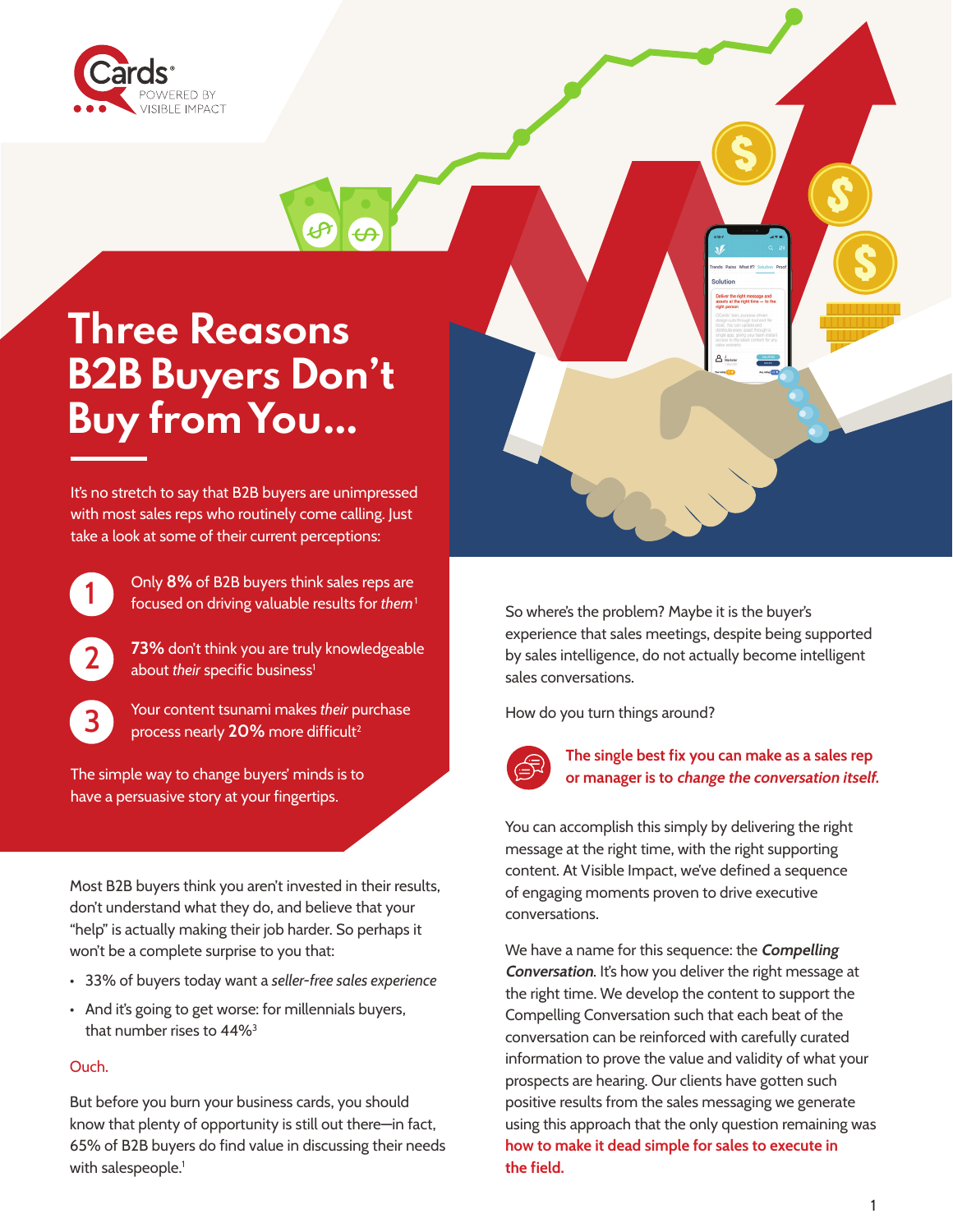

Mobile Sales Enablement App

Our team at Visible Impact has found—well, actually created—the answer. We developed a discreet, effortless way for you to take those Compelling Conversations and properly aligned supporting content into every meeting.



### With our QCards<sup>®</sup> app along for the ride, sales reps and managers get relevant cues and content at **every key moment** to help:



Communicate industry trends that impact your prospects, *showing them that you know their business*



Demonstrate your understanding of your prospects' pains, *reassuring them that you recognize their needs* 



Show your prospects the "what ifs" that could define their future, *proving that you care about their results*



Pitch your solution's ability to create that future, *demonstrating that you are worth their time*



Provide proof points of that ability, *to begin to instill trust and respect*



Share highly relevant materials immediately, adding context and depth, and build relationships while avoiding content overload.